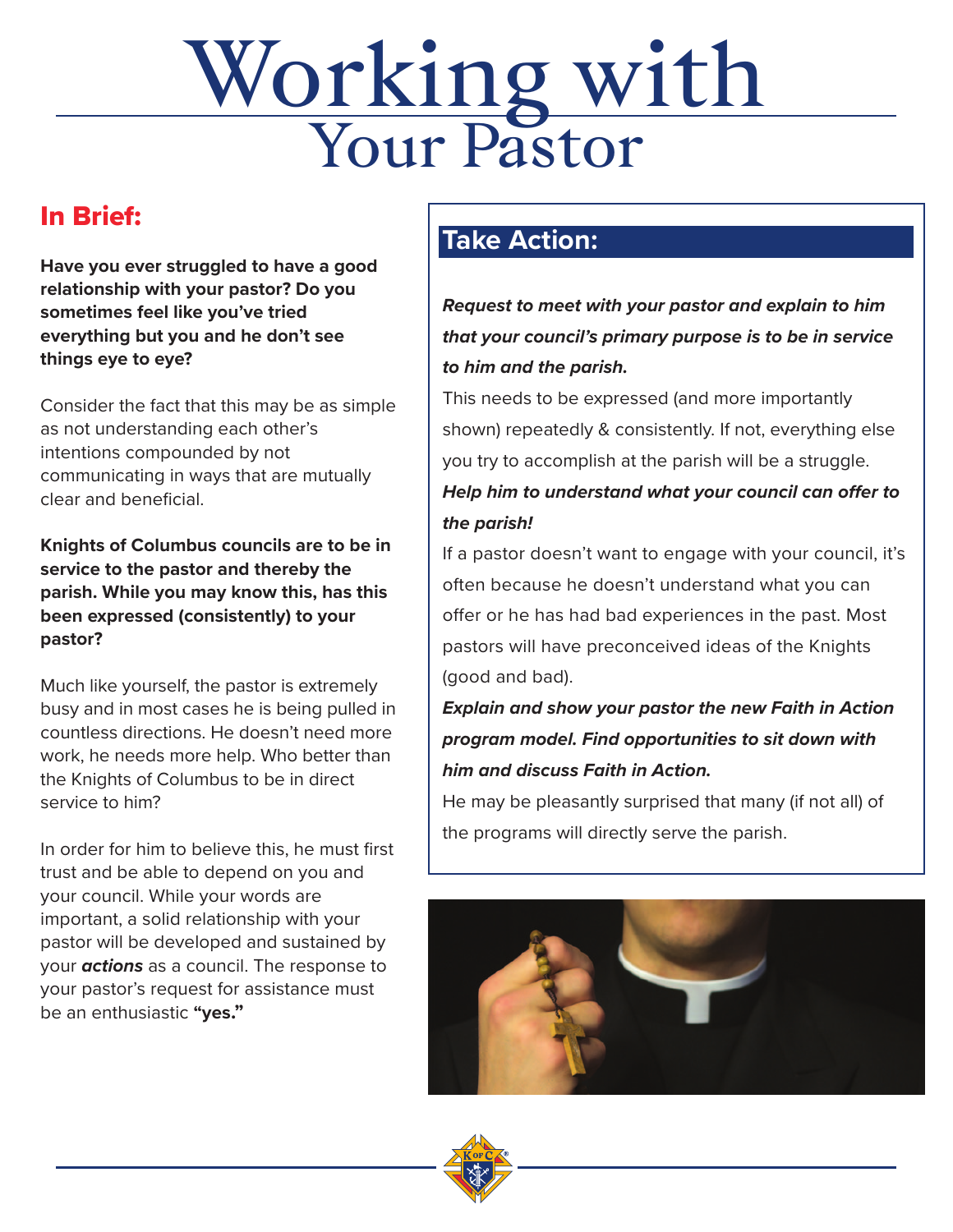#### **Every pastor is thinking about two things every time you present a new idea to him:**

- What will this cost?
	- ° How much work will this create?
- Any proposed idea by your council must relieve the pastor of these worries. Otherwise, the proposal may very well fall on deaf ears.

#### **Ask the pastor if someone from the council may be part of his Parish Leadership Team. He will appreciate this and it will only elevate the importance of your council in his eyes.**

#### **A pastor will often try new initiatives that he hopes are good for the parish.**

- Be willing to try new things and assist the pastor in his vision.
- Be willing to participate in other parish ministries if the pastor asks you.

#### **A pastor needs leaders that he can trust. Show him he can trust you.**

#### **The worst thing a council can be in a parish is all-consuming for the pastor.**

• Do not be a drain on his time, energy and resources.

#### **"We do well in spite of the pastor."**

 • Every effort must be made to ensure that the relationship between your council and the pastor isn't an, "us against him mentality."

#### **Pastors are human beings too.**

- We all appreciate knowing that there are people that support us.
	- ° The greatest gift you can give your pastor is for him to know that you support him professionally and personally.
		- ° Let him know that you pray for him.
		- ° Invite him out for a social gathering in which he doesn't have to feel like "he's on."
		- ° Help him to understand that he can depend on you.

#### **Schedules, room assignments and priorities can change on a dime in any parish.**

 • Be the organization within the parish that "goes with the flow" and doesn't complain when plans change. The pastor will genuinely appreciate your flexibility.





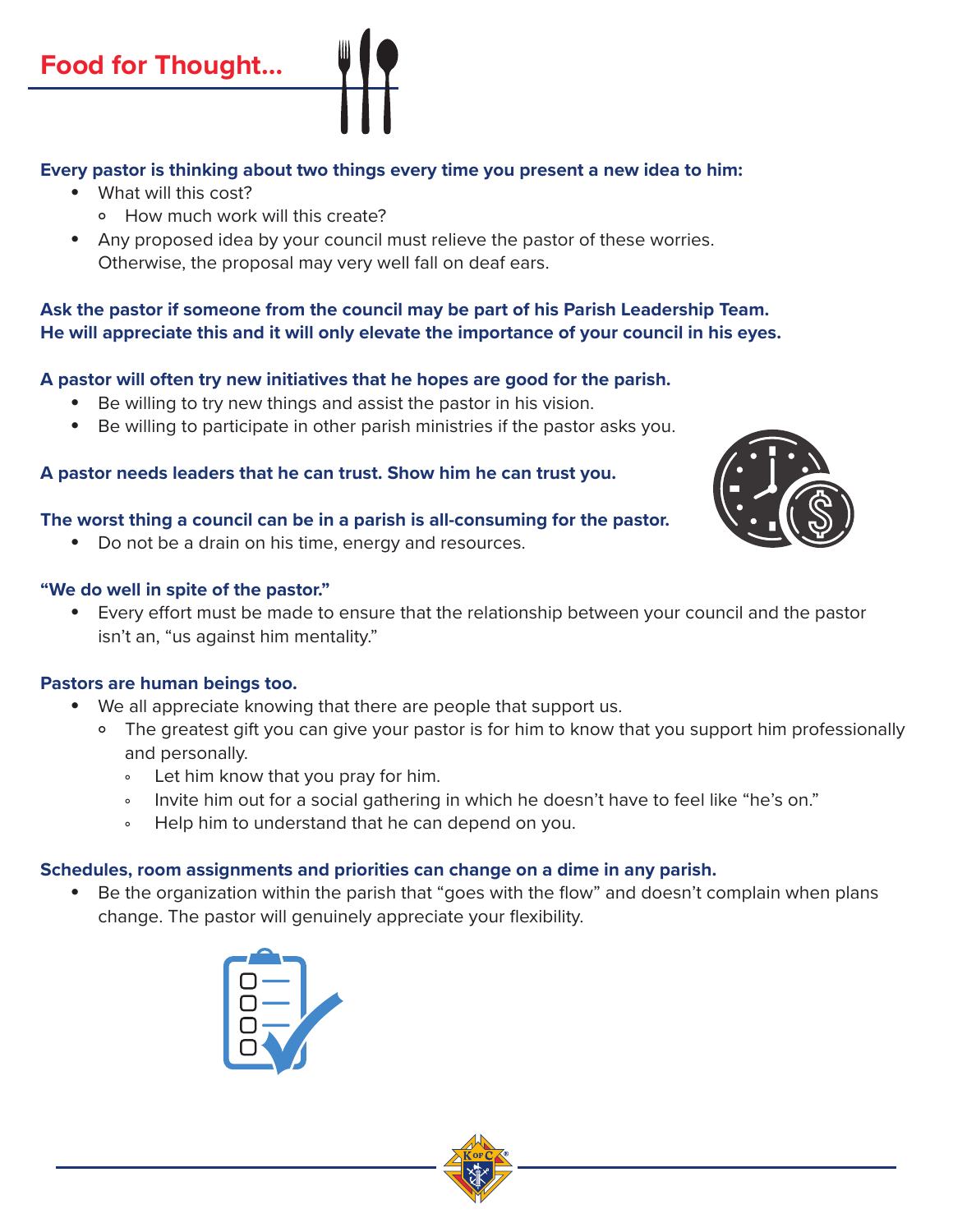### **Six Steps to Success When Communicating With Your Pastor**

The following steps will **only** be successful if your council understands that it should serve the parish.

- **#1 Request to meet with your pastor for one purpose: to ask how your council may better serve the parish. Have nothing else on your agenda. He will appreciate the gesture and that you did not ask him for anything.**
- **#2 When you meet with a pastor to discuss a new idea or project, make sure that the following two points are very clear:**
	- The idea/project will cost the parish no money.
	- The idea/project will not create more work for the pastor. You will handle it.

 Pastors have ideas suggested to them all the time. You will more readily have their attention if they see that you are offering to help them, especially by making their ministry easier.

#### **#3 Prior to creating the calendar for your council or jurisdiction, ask the pastor if you may see the parish's calendar for the (Fraternal) year.**

 Stress that you want to make sure your council is aware of and ready to assist with important events for the parish throughout the year.

#### **#4 Understand the Faith in Action programs well. Prior to meeting with the pastor, do your homework and be ready to discuss the programs and initiatives (both in your council and in the parish) that are important to him.**

 Begin by proposing Faith in Action programs that directly contribute to the initiatives/programs central to the ministries of the parish.

#### **#5 Ask if there are any leadership opportunities or roles in the parish that the pastor is having a hard time filling.**

 Be clear that your intention is to be better engaged with the priorities of the parish so that your council may in turn serve him better.

#### **#6 At all costs, be the group in the parish that he can depend on the most.**

- If the pastor asks for your help, do everything possible to assist, even if it's something "we don't normally do."
- If the pastor implements a new initiative and he does not ask for your assistance, reach out to him and offer to help in any way you can.